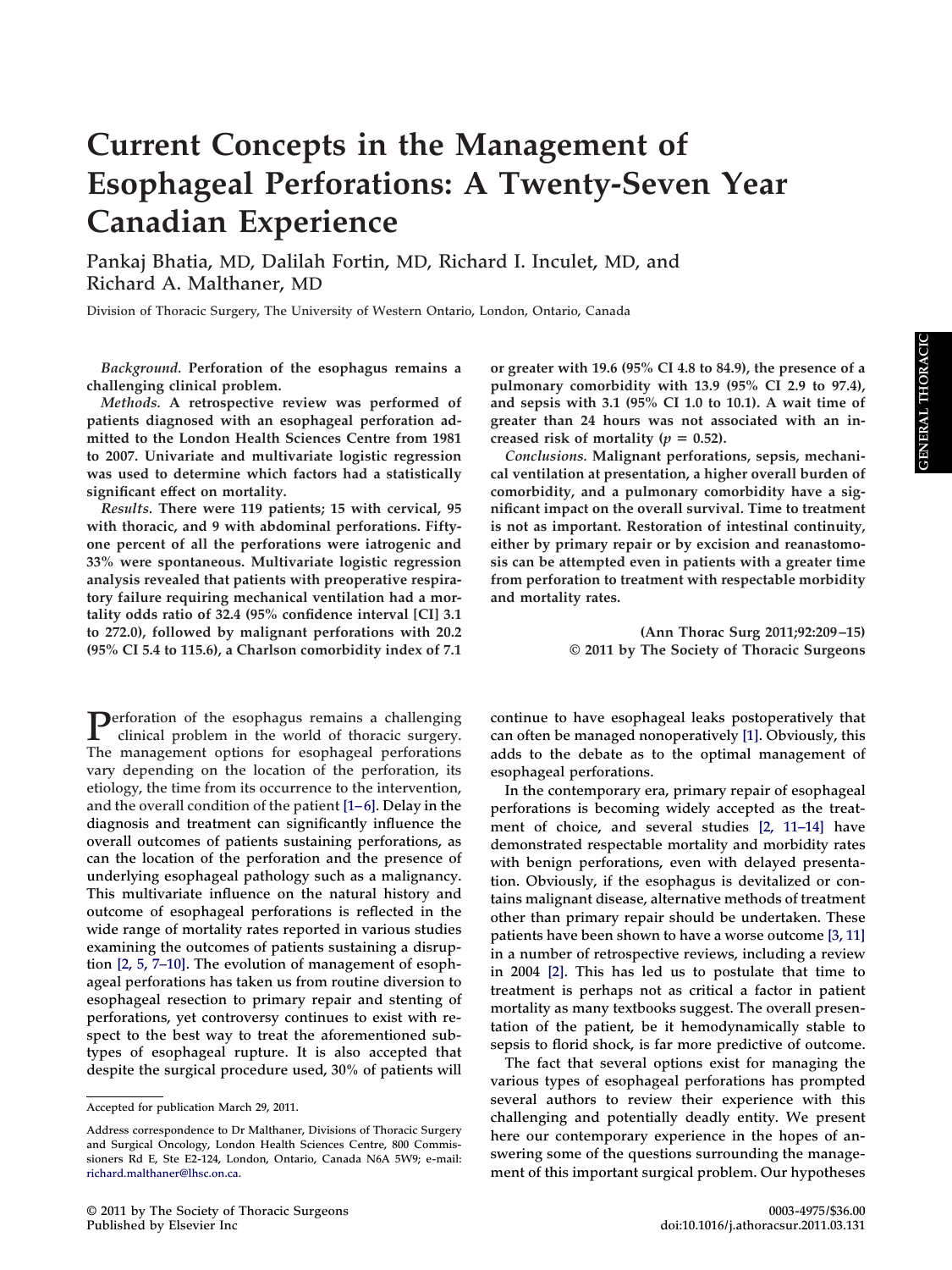**are that time to treatment of an esophageal perforation is not as critical a predictor of mortality and morbidity as previously thought, that malignant perforations of the esophagus carry with them a higher mortality and morbidity than benign perforations, and that the nature of the patient's presentation is a more critical predictor of mortality than time to treatment.**

#### **Patients and Methods**

**Approval for our study was obtained from the ERB (Ethics Review Board) of London Health Sciences Centre and the University of Western Ontario. Individual patient consents were waived by the ERB because individual patients were not identified in the manuscript.**

**We conducted a retrospective review of our prospective thoracic database of patients diagnosed with an esophageal perforation admitted to the London Health Sciences Centre from 1981 to 2007. We excluded esophageal perforations discovered intraoperatively during other thoracic surgery procedures such as lobectomies and repaired by the surgeon at the time of this first. The included patients were subsequently tabulated according to the location of the perforation (cervical, thoracic, abdominal), and the etiology of the perforation (iatrogenic, malignant, spontaneous, foreign body). The time from onset of symptoms to treatment, as well as the method of treatment (primary repair, diversion, surgical drainage, conservative) were analyzed for each patient. Mortality, defined as death within 30 days of admission to hospital or during the same admission for an esophageal perforation, length of stay, and reoperation were examined for each location and treatment group. The initial presentation of patients and their underlying comorbid medical issues were also examined. An empiric comorbidity score was given for each patient, with patients receiving one point if a comorbidity was present in each of 9 domains (cardiac, pulmonary, hepatic, renal, smoking, diabetic, alcohol abuse, malnutrition, steroid use) for a total score out of a possible nine points. In addition, we also calculated the Charlson comorbidity index for each patient as outlined by Charlson and colleagues in 1987 [\[15\].](#page-6-3)**

**With respect to outcome measures, we defined mortality as any death occurring within 30 days of the primary treatment or at any point during the index hospital admission. Esophageal leak was defined as any secondary violation of the remnant esophageal conduit at any point during the hospital admission after resolution of the initial perforation by the primary treatment.**

**Follow-up was available for all patients and consisted of a single postoperative visit approximately 4 weeks after discharge from hospital. Further visits were scheduled based on patient need (underlying esophageal pathology, management of postoperative complications).**

**In an attempt to ascertain the determinants of mortality for our patient population, a number of predictor variables, listed in [Table 1,](#page-2-0) were then analyzed using univariate and multivariate logistic regression to determine which factors had a statistically significant effect on**

**mortality. Categoric variables were analyzed using the Fisher exact test and continuous variables were analyzed using the Wilcoxon two-sample rank test. Statistically significant variables (variables with** *p* **values less than or equal to 0.1) in the univariate analysis were then included in a multivariate logistic-regression analysis to determine the magnitude of their influence on mortality in the form of odds ratios and the associated 95% confidence interval (CI).**

## **Results**

**One hundred nineteen patients were treated for esophageal perforations between 1981 and 2007. Of these 119 patients, 15 suffered cervical perforations, 95 patients sustained thoracic perforations, and 9 sustained abdominal perforations [\(Fig 1\)](#page-3-0).**

In our series,  $51\%$  ( $n = 61$ ) of all the perforations were **iatrogenic in nature. Spontaneous perforations accounted for 33% (n 39), whereas malignant perforations accounted for 15% (n 18) of the total. There was a single perforation because of an ingestion of a caustic substance. Perforations because of an ingested foreign body resulting in attempted instrumentation to remove it** constituted  $4\%$  (n = 5) of all perforations and are in**cluded in the iatrogenic group, as the endoscopic procedure resulted in the perforation in all cases.**

**Patients with abdominal perforations tended to be considerably younger, with an average age of 50.5 years (median, 42 years; range, 22 to 84 years), as compared with thoracic (mean age 65.5 years; median, 64 years; range, 8 to 92 years) and cervical (mean age of 67.1 years; median, 69 years; range, 39 to 85 years) [\(Table 2\)](#page-3-1). There was a predominance of males (74%) in the thoracic perforation category. Patients with malignant thoracic perforations had the highest comorbidity score (mean 2.5), American Society of Anesthesiologists (ASA) score (3.7), and Charlson comorbidity index (6.3) among all the groups.**

**The average time of perforation to treatment was 37 hours (median, 11 hours; range, 0.8 to 240 hours) in the cervical group, 19 hours (median, 8 hours; range, 0.5 to 72 hours) in the abdominal group, 129 hours (median, 24 hours; range, 0.5 to 480 hours) in the malignant thoracic group, and 65 hours (median, 27 hours; range, 0 to 480 hours) in the benign thoracic group [\(Table 3\)](#page-4-0). Of note, the vast majority of benign thoracic perforations (72%), abdominal (67%), and cervical (67%) were repaired primarily [\(Table 3\)](#page-4-0). Conservative treatment, classified as treatment of an esophageal perforation with a closed-chest tube thoracostomy, expandable stent, or compassionate care accounted for 27% of cervical perforations, 0% of all abdominal perforations, 31% of all malignant thoracic perforations, and 19% of all benign thoracic perforations. Diversion was only performed twice in the abdominal perforation group (one of these was due to a severe caustic injury), twice in the malignant thoracic group, and 7 times in the benign thoracic group. No diversions were performed in the cervical perforation group.**

**With respect to perioperative mortality, there were**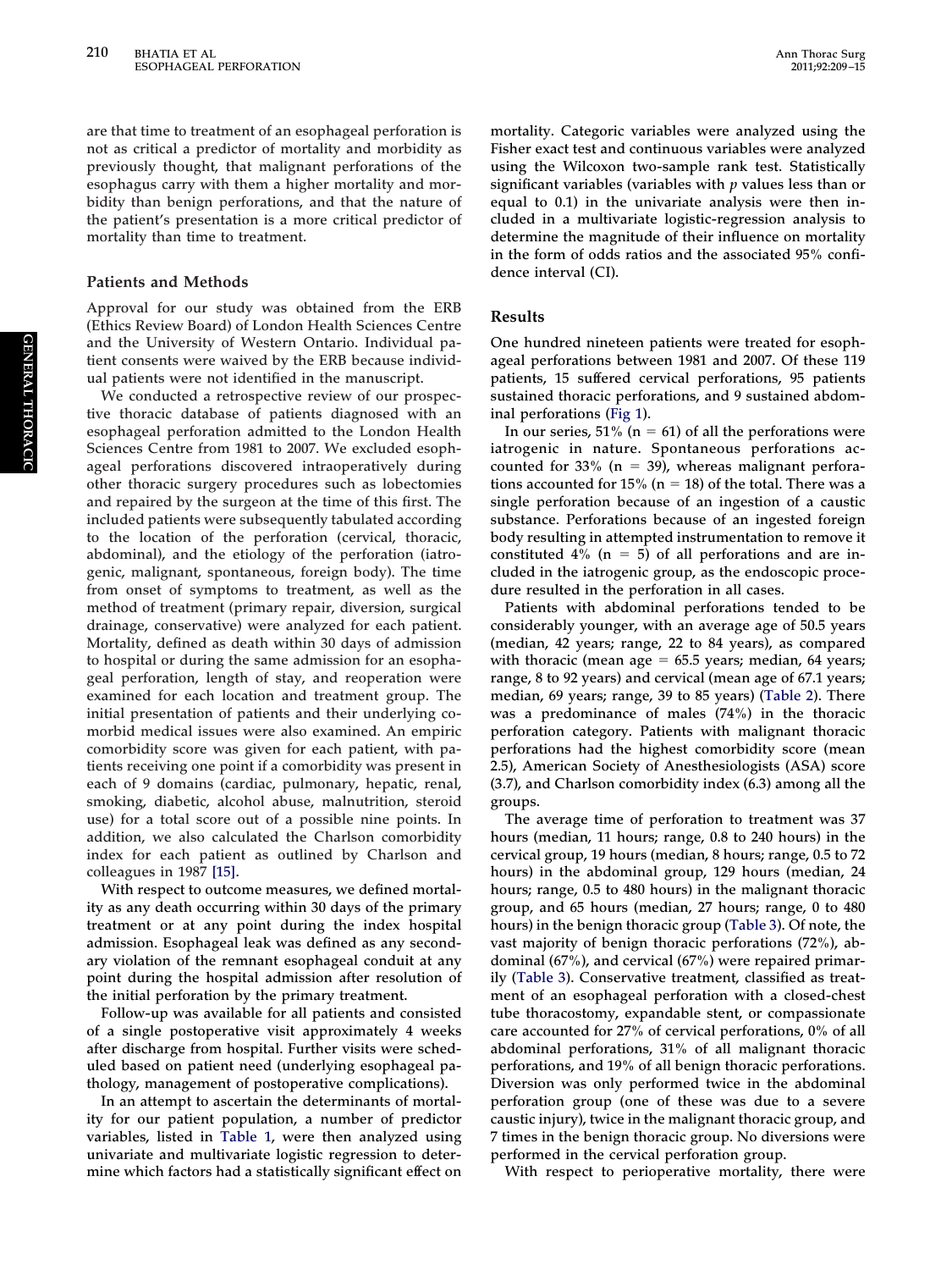#### <span id="page-2-0"></span>*Table 1. Univariate Analysis*

| Factor                            | No Mortality ( $n = 97$ ) | Mortality ( $n = 22$ ) | $p$ Value               |
|-----------------------------------|---------------------------|------------------------|-------------------------|
| Mean age                          | 60.8                      | 65.7                   | $p = 0.99$              |
| Median age (range)                | $60(8-92)$                | $63.5(46-85)$          | $p = 0.99$              |
| Female gender                     | 28 (28.9%)                | $7(31.8\%)$            | $p = 0.80$              |
| Perforation type                  |                           |                        |                         |
| Malignant                         | $7(7.2\%)$                | $10(45.5\%)$           | $p = 0.0008^{\text{a}}$ |
| Iatrogenic                        | 35 $(36.1\%)$             | $4(18.2\%)$            | $p = 0.32$              |
| Spontaneous                       | 46 (47.4%)                | $8(36.4\%)$            | $p = 0.66$              |
| Postoperative                     | $9(9.2\%)$                | $0(0\%)$               | $p = 1$                 |
| Preop morbidity                   |                           |                        |                         |
| Cardiac                           | $18(18.6\%)$              | $4(18.1\%)$            | $p = 1$                 |
| Pulmonary                         | $14(14.4\%)$              | $10(45.5\%)$           | $p = 0.02^{\rm a}$      |
| Smoker                            | 46 (47.4%)                | $16(72.3\%)$           | $p = 0.26$              |
| Renal failure                     | $2(2.1\%)$                | $1(4.5\%)$             | $p = 0.47$              |
| <b>Diabetes</b>                   | $7(7.2\%)$                | $2(9.1\%)$             | $p = 0.68$              |
| Hepatic disease                   | $3(3.1\%)$                | $3(13.6\%)$            | $p = 0.11$              |
| Alcohol abuse                     | $23(23.7\%)$              | 5(22.7%)               | $p = 1$                 |
| Malnutrition                      | $12(12.3\%)$              | $13(59.1\%)$           | $p = 0.001^{\text{a}}$  |
| Steroid use                       | $7(7.2\%)$                | $2(9.1\%)$             | $p = 0.68$              |
| Charlson comorbidity index (mean) | 2.8                       | 7.1                    | $p = 0.0004^{\rm a}$    |
| Presentation                      |                           |                        |                         |
| Sepsis                            | 45 $(46.4\%)$             | $18(81.2\%)$           | $p = 0.08^{\rm a}$      |
| Hemodynamic instability           | 14 (14.4%)                | $4(18.1\%)$            | $p = 0.75$              |
| Mechanical ventilation            | $16(16.5\%)$              | $13(59.1\%)$           | $p = 0.006^{\rm a}$     |
| Mean time to treatment            | 54.3                      | 153.3                  | N/A                     |
| Median time to treatment (range)  | $28.5(0-480)$             | 36 (0.5-480)           | $p = 0.52$              |
| Treatment                         |                           |                        |                         |
| Primary repair                    | 69 (71.1%)                | $8(36.4\%)$            | $p = 0.2$               |
| Resection and reconstruction      | $4(4.1\%)$                | 5(22.7%)               | $p = 0.9$               |
| Diversion                         | $10(10.3\%)$              | $1(4.5\%)$             | $p = 0.9$               |
| Drainage alone                    | $5(5.2\%)$                | $3(13.6\%)$            | $p = 0.9$               |
| Conservative                      | $9(9.3\%)$                | 5(22.7%)               | $p = 0.9$               |

 $^{a}p < 0.1.$ 

**Univariate analysis of esophageal perforations based on various factors' influence on mortality. Categoric variables were analyzed using the Fisher exact test, and continuous variables were analyzed using the Wilcoxon two-sample test.**

 $N/A = not applicable;$  Preop = preoperative.

**only 2 deaths in the cervical perforation group (8%), one in the abdominal group (11%), and 10 patients in the benign thoracic group (13%). The perioperative 30-day mortality of patients with malignant thoracic perforations was 63%.**

**The mean and median lengths of stay were considerably higher in both the malignant and benign thoracic perforations as compared with the cervical and abdominal perforations [\(Table 4\)](#page-4-1). The median number of critical care unit days, and median number of days of mechanical ventilation during their hospital stay was lowest in the cervical perforation group (4.5 and 1.5 days, respectively) and highest in the malignant thoracic perforation group (9.5 and 8.5 days, respectively). Additionally, postoperative leak rates were highest in the malignant thoracic perforation group (43.7%), and lowest in the abdominal perforation group (0%). Only 3 of the 7 malignant thoracic perforations** **who leaked underwent a reoperation, as 4 of the patients and their families elected not to undergo a second operation and desired compassionate care. The median time from perforation to initial treatment for those patients subsequently presenting with a secondary leak was considerably higher in the malignant thoracic perforation group (168 hours), although the number of patients was quite small. In reviewing the initial treatment strategy for those patients who had a secondary esophageal leak, the leak in the cervical perforation group followed an initial resection and diversion procedure (distal staple line dehiscence). The primary treatments for the 18 leaks in the nonmalignant thoracic perforation group were the following: 9 primary repairs, surgical drainages with decortications, 3 resection and diversions, 1 exclusion and diversion, and 2 chest-tube drainages without surgical decortication. The primary treatments for the 7 leaks in**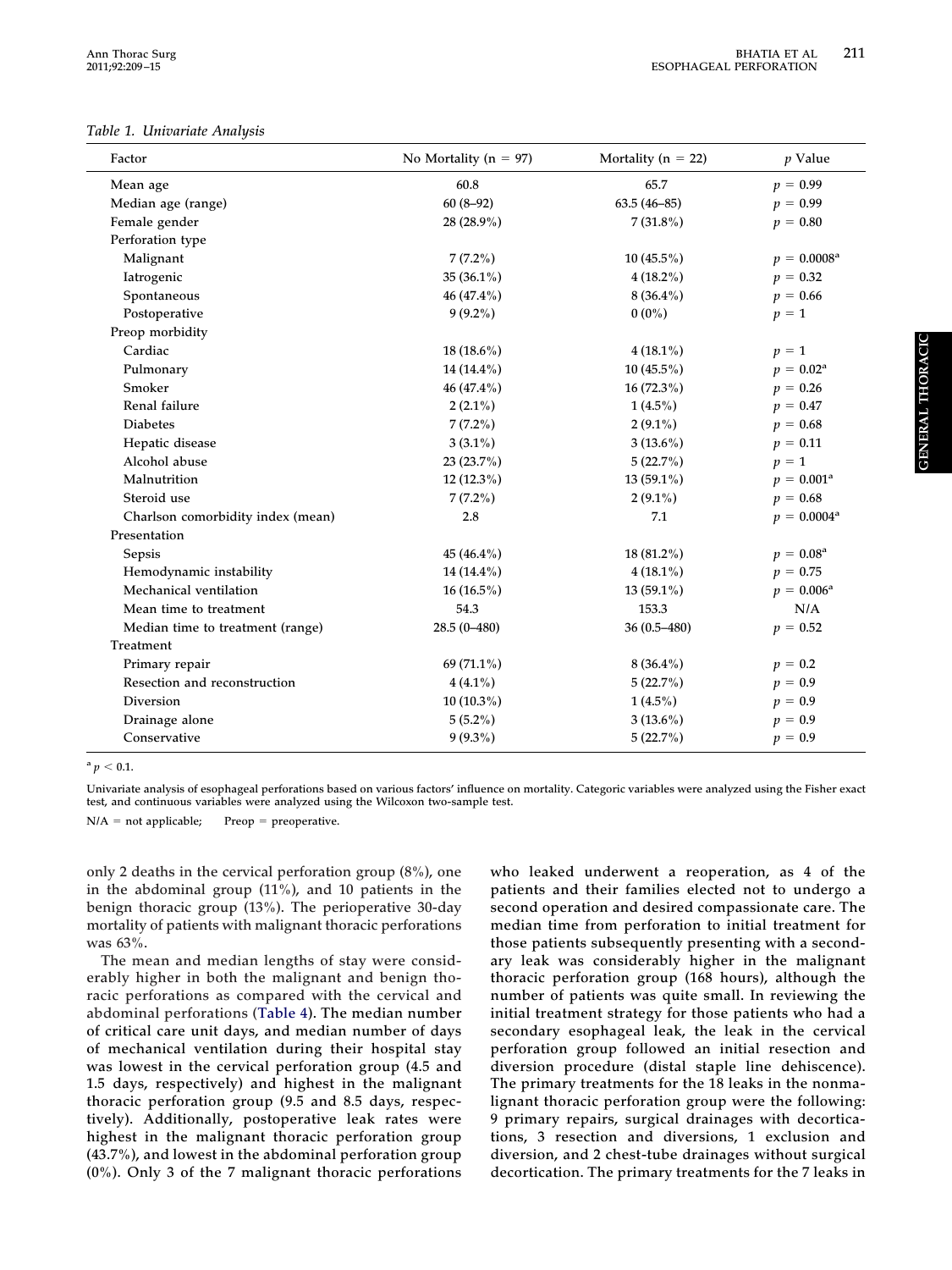<span id="page-3-0"></span>

**the malignant thoracic perforation group were 2 primary repairs, 2 surgical drainages with decortications, and 3 resection and reconstructions.**

**Patients who underwent primary repair were grouped into 3 categories based on their time from perforation to treatment: First, those undergoing treatment less than or equal to 24 hours from their perforation; second, those who underwent treatment between 25 and 72 hours from their perforation; and third, those who underwent treatment greater than 72 hours from their perforation. Mortality rates between the 3 groups are virtually identical (8%, 6%, and 8% respectively).**

**In an attempt to determine which factors had the most influence on mortality, all patients were grouped into those that died and those who survived, and variables shown in [Table 1](#page-2-0) were analyzed as contributors to mortality by univariate and multivariate logistic regression described above. With respect to univariate analysis,** malignant perforations ( $p = 0.0008$ ), patients requiring mechanical ventilation on presentation ( $p = 0.006$ ), pa**tients presenting with sepsis (** $p = 0.08$ **), and patients who** had pulmonary comorbidities preoperatively ( $p = 0.02$ ) or were severely malnourished ( $p = 0.001$ ), all were

**statistically significantly associated with mortality. A higher Charlson comorbidity index was also associated** with an increased risk of mortality ( $p = 0.0004$ ). A wait **time of greater than 24 hours was not associated with an** increased risk of mortality ( $p = 0.52$ ).

**The multivariate logistic regression analysis revealed that patients with preoperative respiratory failure requiring mechanical ventilation had a mortality odds ratio of 32.4 (95% CI 3.1 to 272.0), followed by malignant perforations with an odds ratio of 20.2 (95% CI 5.4 to 115.6), a Charlson comorbidity index of greater than or equal to 7.1 with an odds ratio of 19.6 (95% CI 4.8 to 84.9), preexisting pulmonary comorbidities with an odds ratio of 13.9 (95% CI 2.9 to 97.4), and presentation with sepsis with an odds ratio of 3.1 (95% CI 1.0 to 10.1) [\(Table 5\)](#page-5-0). Malnutrition was no longer significant.**

## **Comment**

**The perforated esophagus continues to remain a difficult clinical entity to deal with, and a condition that carries with it a great deal of morbidity for the patient. Thus, it is imperative that approaches to and outcomes of patients**

<span id="page-3-1"></span>

|  |  | Table 2. Patient Demographics by Perforation Site |  |  |  |  |
|--|--|---------------------------------------------------|--|--|--|--|
|--|--|---------------------------------------------------|--|--|--|--|

|                                                    | Cervical      | Benign Thoracic | Malignant Thoracic | Abdominal     |
|----------------------------------------------------|---------------|-----------------|--------------------|---------------|
| Characteristic                                     | Perforations  | Perforations    | Perforations       | Perforations  |
| Number of patients                                 | 15            | 79              | 16                 | q             |
| Age, years (mean/median/range)                     | 67.1/69/39-85 | 65.6/64/8-92    | 65.5/64/46-84      | 50.5/42/22-84 |
| Gender (male/female)                               | 3/12          | 59/20           | 7/9                | 5/4           |
| Mean ASA score                                     | 3.3           | 3.6             | 3.7                | 3.3           |
| Comorbidity score (mean, score out of 9)           | 1.4           | 1.6             | 2.5                |               |
| Charlson comorbidity index (mean, score out of 37) | 3.7           | 2.8             | 6.3                | 1.8           |

**Patients sustaining abdominal perforations were considerably younger on average than those in the other three categories were. Both the mean ASA score and the comorbidity score were highest in the malignant thoracic perforation group.**

**ASA American Society of Anesthesiologists.**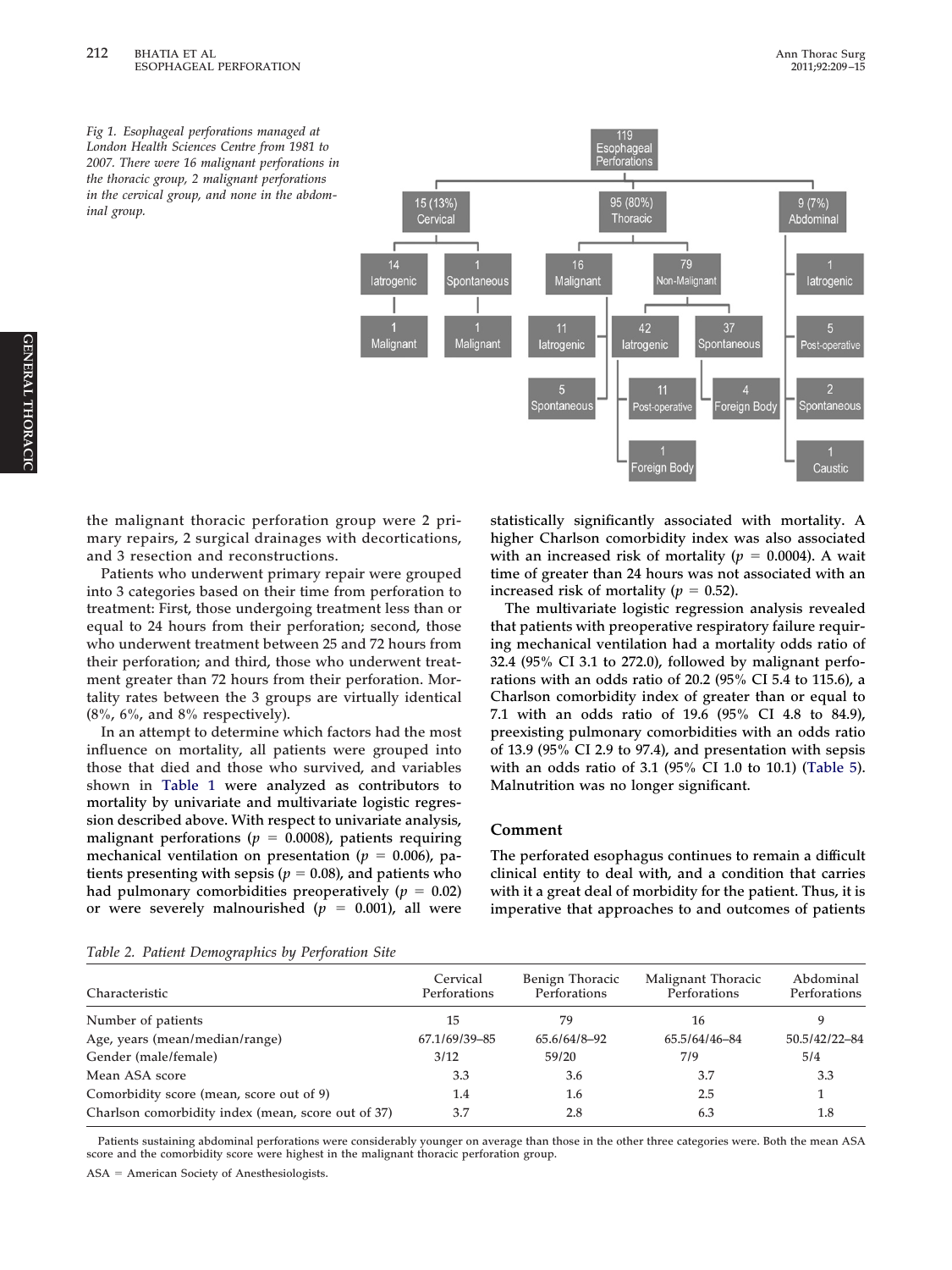| Variable                                                   | Cervical<br>Perforations | Benign<br>Thoracic<br>Perforations | Malignant<br><b>Thoracic</b><br>Perforations | Abdominal<br>Perforations |
|------------------------------------------------------------|--------------------------|------------------------------------|----------------------------------------------|---------------------------|
| Number of patients                                         | 15                       | 79                                 | 16                                           | 9                         |
| Mean/median time to treatment (hours)                      | 36.6/10                  | 64.8/20                            | 128.7/45                                     | 18.8/14                   |
| Initial presentation Severity score (mean, score out of 3) | 0.4                      | 0.625                              | 0.666                                        | 1.13                      |
| Treatment                                                  |                          |                                    |                                              |                           |
| Primary repair                                             | 10                       | 57                                 | 3 (2 received stents)                        | 6                         |
| Resection & diversion                                      | $\mathbf{0}$             | 6                                  |                                              |                           |
| <b>Exclusion and Diversion</b>                             | 0                        |                                    |                                              |                           |
| Resection and Reconstruction                               |                          | O                                  |                                              |                           |
| Surgical drainage $\pm$ decortications                     |                          | 6                                  |                                              |                           |
| Chest tubes                                                |                          | 5                                  |                                              |                           |
| Compassionate care                                         |                          |                                    |                                              |                           |

### <span id="page-4-0"></span>*Table 3. Patient Presentation and Treatment by Site of Perforation*

**The majority of patients with cervical, benign thoracic, and abdominal perforations were treated with primary repair. Patients with malignant thoracic perforations were treated more commonly by other methods. Resection and reconstruction represented the most common method by which these patients were managed. The initial presentation severity score is a nonvalidated score in which patients are given a single point for the presence of sepsis syndrome, respiratory failure requiring mechanical ventilation, and hemodynamic instability requiring vasopressor or inotropic support.**

**with esophageal ruptures continue to be analyzed to optimize our management of this highly morbid condition. We present the largest single-institution series of esophageal perforations in the literature to date in the hopes of furthering the evolution of the management of this clinical entity.**

**Many studies [\[2, 8, 16, 17\]](#page-6-1) have indicated that the interval time from perforation to treatment has a significant impact on mortality, with an interval of less than 24 hours being associated with a significant reduction in morbidity and mortality [\[2, 16, 18–20\].](#page-6-1) In a recent review of the literature, Brinster and colleagues [\[2\]](#page-6-1) reported that mortality increased by a factor of 2 if diagnosis, and thus treatment, was delayed by more than 24 hours. Although this has become an accepted tenet in the literature, in our analysis of 119 consecutive patients, wait time to treat-**

**ment was not associated with a significant increase in mortality [\(Table 5\)](#page-5-0). What was more critical, however, was the underlying condition of the patient at the time of presentation. The presence of pulmonary comorbidities, malignancy, preoperative sepsis, and patients requiring mechanical ventilation at time of presentation (indicative of a severe inflammatory response to the perforation) were all associated with a significant increase in the risk of mortality in patients with thoracic esophageal perforations.**

**Our perioperative mortality rates were influenced by both the site and underlying etiology of the esophageal perforations, facts that have been documented extensively in the literature [\[16, 18, 19, 21–24\].](#page-6-4) Cervical esophageal perforations, because of the containment of the contents within the fascial planes of the neck, tend to**

<span id="page-4-1"></span>*Table 4. Length of Hospital Stay, Critical Care Unit Stay, and Number of Days Requiring Mechanical Ventilation by Perforation Site*

|                                                                                     | Cervical         | Benign Thoracic  | Malignant Thoracic | Abdominal       |
|-------------------------------------------------------------------------------------|------------------|------------------|--------------------|-----------------|
| Variable                                                                            | Perforations     | Perforations     | Perforations       | Perforations    |
| Length of hospital stay (days) mean/median<br>(range)                               | $25.1/14(7-83)$  | $35.7/23(5-200)$ | $31.3/25(8-93)$    | $19.3/10(1-72)$ |
| Number of patients requiring critical care unit                                     | 8(53%)           | 61(77%)          | $13(81\%)$         | 3(33%)          |
| Number of critical care unit days<br>mean/median (range)                            | $7.0/4.5(3-26)$  | $16.3/6(1-150)$  | $15.0/9.5(1-52)$   | $10.3/3(1-27)$  |
| Number of patients requiring mechanical<br>ventilation                              | 8                | 59               | 13                 | 3               |
| Number of days requiring mechanical<br>ventilation mean/median (range)              | $4.75/1.5(1-23)$ | $13.3/5(1-86)$   | $14.0/8.5(1-49)$   | $9.0/2.0(1-24)$ |
| Postoperative esophageal leak need for<br>reoperation                               | $1(6.7\%)$       | $18(22.8\%)$     | 7(43.73)(18%)      | $0(0\%)$        |
| Median time from perforation to initial<br>treatment for posttreatment leak (hours) |                  | 40               | 168                | N/A             |
| Reoperation                                                                         | $1(6.7\%)$       | $18(22.8\%)$     | 3(18%)             | $1(11\%)$       |
| Postoperative mean morbidity score (range)                                          | $0.5(0-4)$       | $1.2(0-5)$       | $1.57(0-4)$        | $1.12(0-5)$     |

**The postoperative morbidity score is a nonvalidated scoring system in which single points are given across 6 domains (sepsis, respiratory failure, myocardial infarction, arrhythmia, renal failure, hepatic failure). Reoperation rates are also shown, and were the highest for the benign thoracic group.**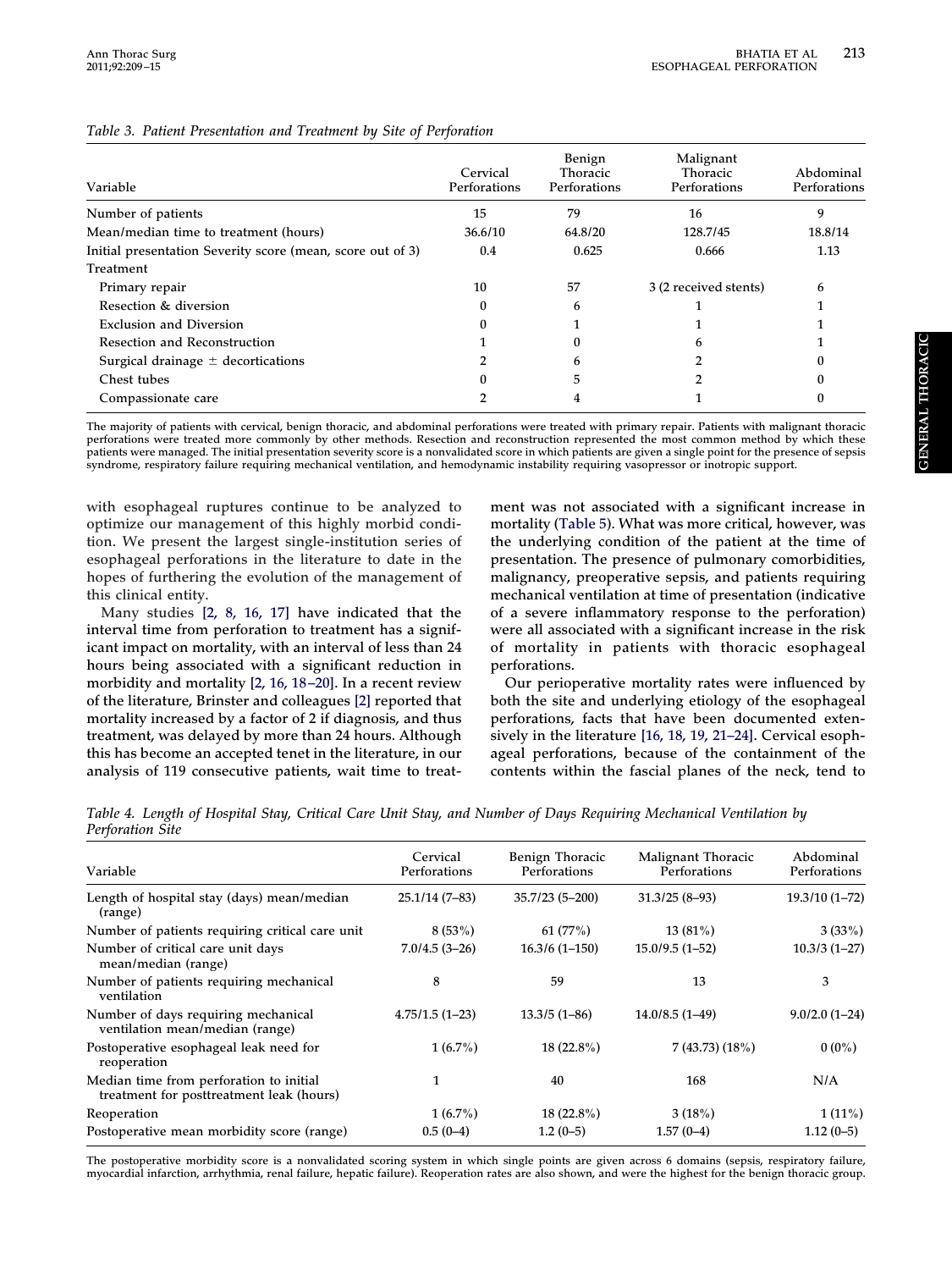<span id="page-5-0"></span>*Table 5. Multivariate Analysis*

| Factor                                | Multivariable<br>Odds Ratio | 95% CI          |
|---------------------------------------|-----------------------------|-----------------|
| Mechanical ventilation                | 32.4                        | $(3.1 - 272.0)$ |
| Malignant perforation                 | 20.2                        | $(5.4 - 115.6)$ |
| Charlson comorbidity index $\geq 7.1$ | 19.6                        | $(4.8 - 84.9)$  |
| Pulmonary comorbidity                 | 13.9                        | $(2.9 - 97.4)$  |
| <b>Sepsis</b>                         | 3.1                         | $(1.0 - 10.1)$  |

**Odds ratios and 95% confidence intervals (CI) for statistically significant factors found in multivariate analysis. Preoperative malnutrition was eliminated during multivariate analysis.**

**incite less of a systemic inflammatory response than thoracic and abdominal perforations. Perforations occurring in these areas are not as well contained, and thus elicit more of both a local and systemic inflammatory response leading to a compromise in many organ systems, particularly respiratory function [\[2, 11, 13\].](#page-6-1) This logically leads to a higher morbidity and mortality rate. In our series, the mortality rate of cervical esophageal perforations was 7.6%, in keeping with the mortality rate of 6% quoted in the review by Brinster and colleagues [\[2\].](#page-6-1) However, when thoracic esophageal perforations were subdivided into those with a malignant or benign etiology the perioperative mortality rate in the benign thoracic perforations was similar to that of abdominal and cervical perforations, whereas the mortality rate of malignant thoracic perforations was significantly higher at more than 60%. The fact that malignant esophageal perforations carry with them a higher risk of mortality likely points to a combination of the underlying malignant disease having effects on the patient's overall preoperative status, particularly with respect to nutrition and the more extensive surgical procedures often required in their management.**

**The necessity for esophageal exclusion and diversion is a controversial issue. Saarnio and colleagues [\[25\]](#page-6-5) in cases of severe mediastinal sepsis have recently advocated a two-staged repair, with initial esophageal resection and cervical esophagostomy and gastrostomy. We feel that this conclusion is somewhat premature. Clearly, a longer wait time would increase the local inflammatory response in the tissues around the perforation. However, in our retrospective review, time to treatment did not influence mortality to a statistically significant degree, nor did it obviate the possibility of performing a primary repair. Indeed, the mortality rate for patients undergoing primary repair did not increase significantly even if performed at greater than 72 hours. Furthermore, in patients presenting preoperatively with severe sepsis who ultimately survive, exposing them to a second highly morbid operation to reconstruct their gastrointestinal continuity carries with it a significant potential risk. In our series of 119 patients, exclusion and diversion was only performed a total of 11 times [\(Table 4\)](#page-4-1). The last exclusion and diversion procedure was performed at our institution in 2000 in a patient with a T4 esophageal primary malignancy that had a spontaneous perforation while on**

**chemotherapy and presented in septic shock, and had a grossly devitalized and friable esophagus. We feel our data demonstrate that a two-staged repair, with initial exclusion and diversion of gastrointestinal continuity is unnecessary except in rare cases when anatomically not feasible. However, the number of patients in this subgroup analysis is small, and studies that are more robust are required to adequately define the role of exclusion and diversion in the contemporary management of esophageal perforations.**

**We did demonstrate in our series that a higher preperforation comorbidity burden negatively influences our primary outcome. Although we did analyze individual comorbidities which we believed would be significant, we attempted to standardize this approach using a widely utilized comorbidity index developed by Charlson and colleagues [\[15\].](#page-6-3) Our multivariate analysis did demonstrate that a higher comorbidity index value was associated with a significantly increased risk of mortality. However, the Charlson index is weighted such that malignancy, both locoregional and metastatic, increases the patient's score more significantly than many other of the listed comorbidities. Thus, the fact that malignant perforations, as discussed above, inherently carry with them a significantly increased risk of mortality may, at least in part, explain the significance of this generalized comorbidity index as a determinant of mortality in our study.**

**There were a few instances where the operating surgeon attempted to primarily repair a malignant perforation using suture closure in addition to wide drainage. It was felt that this maneuver would be the most expeditious method to control the perforation and reduce mediastinal soiling. This technique was performed before esophageal stenting was widely used. Currently, unstable malignant patients would be treated with some combination of wide drainage and stenting.**

**We recognize that there are a few limitations to our study. First, our study is a retrospective review and not a prospective, randomized trial. Secondly, although this review represents the largest single series review of esophageal perforations, the number of subjects is still relatively small. Adding our data to the cumulative data available in the literature in the form of a systematic review would add more weight to our conclusions, and perhaps will be the scope of a future study.**

**We present the largest single-institutional review of patients with esophageal perforations, a clinical entity that continues to present a challenge to the thoracic surgeon. The site of perforation, the presence of an underlying malignancy, the presence of severe sepsis or need for mechanical ventilation at presentation, and the preexisting comorbidities of the patient have a significant impact on the overall patient outcome. Time to treatment is not as important to survival as the manner in which patients present, and restoration of intestinal continuity, either by primary repair or by excision and reanastomosis, can be attempted even in patients with a greater time from perforation to treatment with respectable morbidity and mortality rates.**